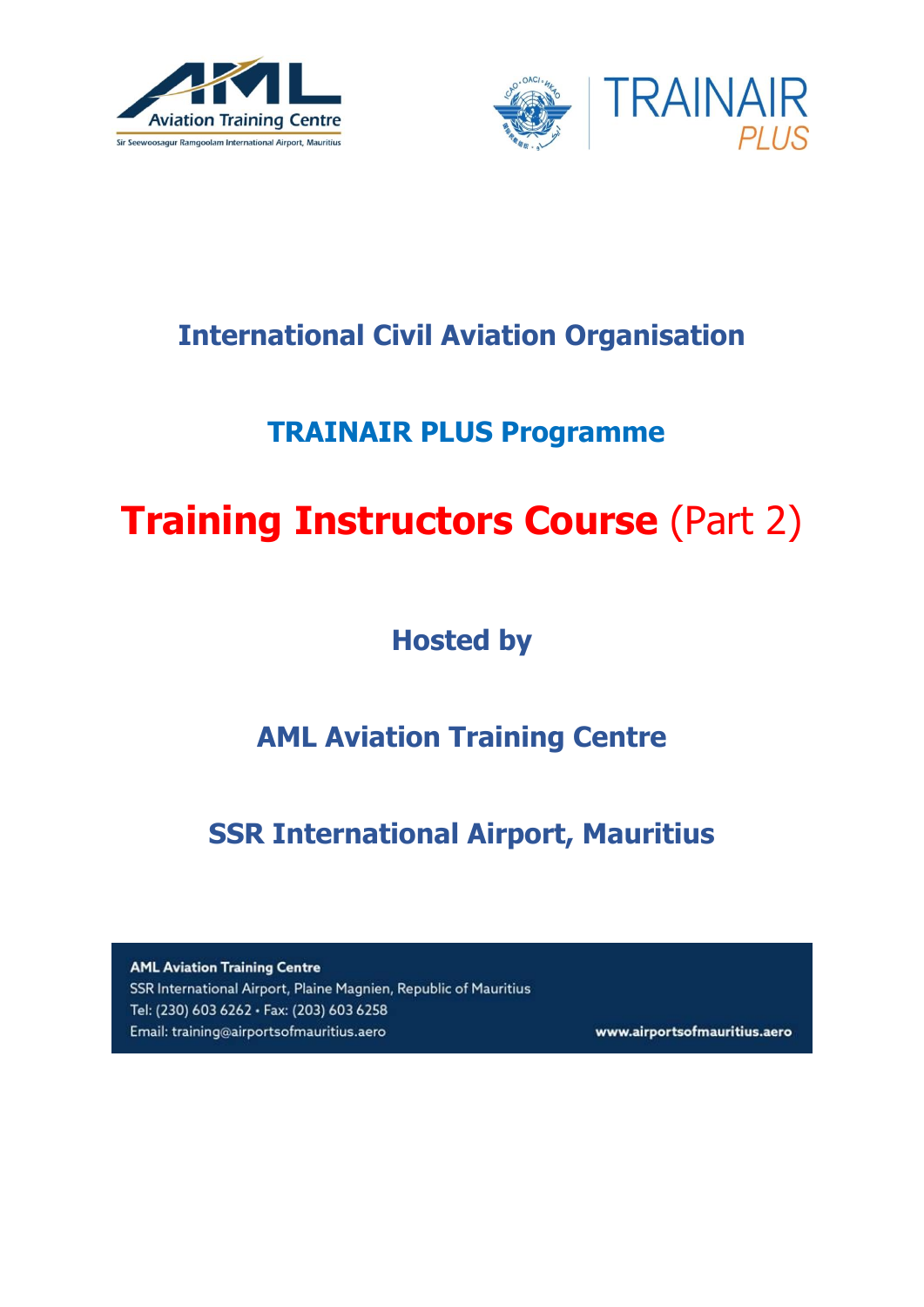



### **Course Details**

AML Aviation Training Centre, a Full Member of the ICAO TRAINAIR PLUS network is proud to host the Training Instructors Course, Part 2 under the ICAO TRAINAIR PLUS programme.

The ICAO TRAINAIR PLUS Training Instructors Course (TIC) is a two part course; (Part 1 on line and Part 2 - classroom), that enables participants to methodically conduct training courses in accordance with ICAO's instructor competencies and develop the required training strategies for course delivery. The TIC trains instructors to deliver STPs based on the TRAINAIR PLUS methodology as well as conventional courses.

AML Aviation Training Centre is very enthusiastic to host the Training Instructors Course where the focus will be on capacity building in training.

#### **Learning Objectives**

By the end of the course, participants will be able to:

- Prepare a training environment including facilities, equipment and instructional material;
- Manage the trainees by using effective training strategies;
- Conduct training with a variety of instructional methods as required for the training;
- Perform trainee assessments appropriately, objectively, and correctly;
- Perform course evaluations effectively; and
- Complete training reports for course improvement

#### **Target Population**

- Pre-service and in-service instructors with little or no formal training background;
- Aviation training instructors and aviation professionals who are dedicated to the implementation of competency-based training programmes;
- Subject matter experts and specialists who wish to upgrade their instructional competencies; and
- Current instructors who wish to refresh and upgrade their trainer competencies.

#### **Course Content**

TIC – Part 2 (classroom):

- Course Introduction
- Training Preparation
- Training Delivery
- Training Reports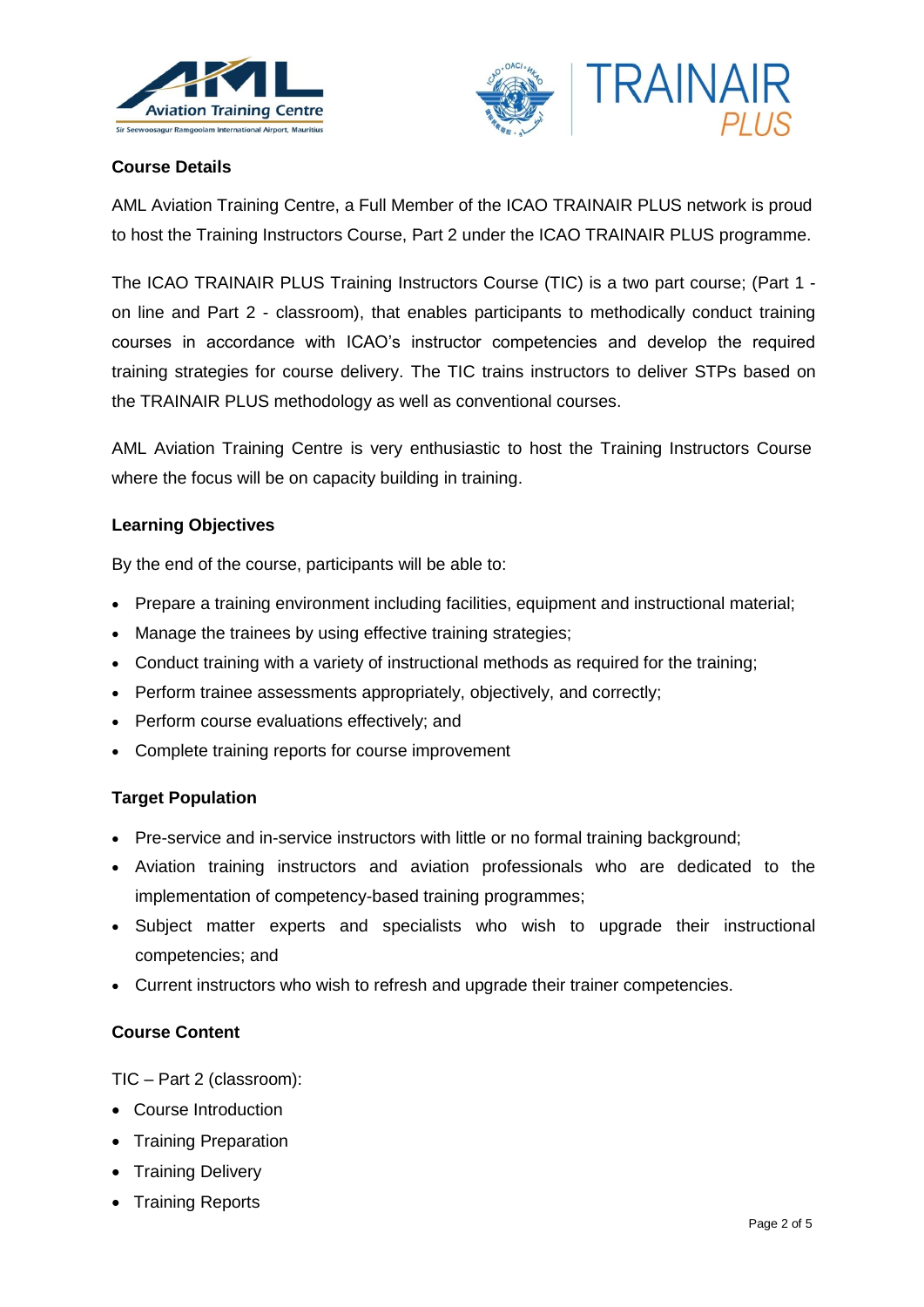



## **Duration**

• TIC Part 2 (classroom): 5 days

#### **Language of Instruction**

• English

#### **Dates**

● 17 to 21 September 2018

#### **Venue**

 Airports of Mauritius Aviation Training Centre Sir Seewoosagur Ramgoolam International Airport Plaine Magnien **Mauritius** 

#### **Course Instructor**

- ICAO TRAINAIR PLUS qualified
	- o Sonia El Sakka ICT / Marketing Regional Coordinator ICAO MID Regional Office Egypt

#### **Course Fee**

• TIC Part 2 (classroom): USD 1500

#### **Course Registration**

 TIC – Part 2 (classroom): *Go to 'Register Now' icon on the Home Page* <https://www4.icao.int/tpems/ParticipantApplication/Index/2687>

#### **Pre-requisites and Qualification Requirements**

- University degree or equivalent qualifications and experience in one or more civil aviation field(s) or in adult learning development and training.
- Computer skills using contemporary software programmes.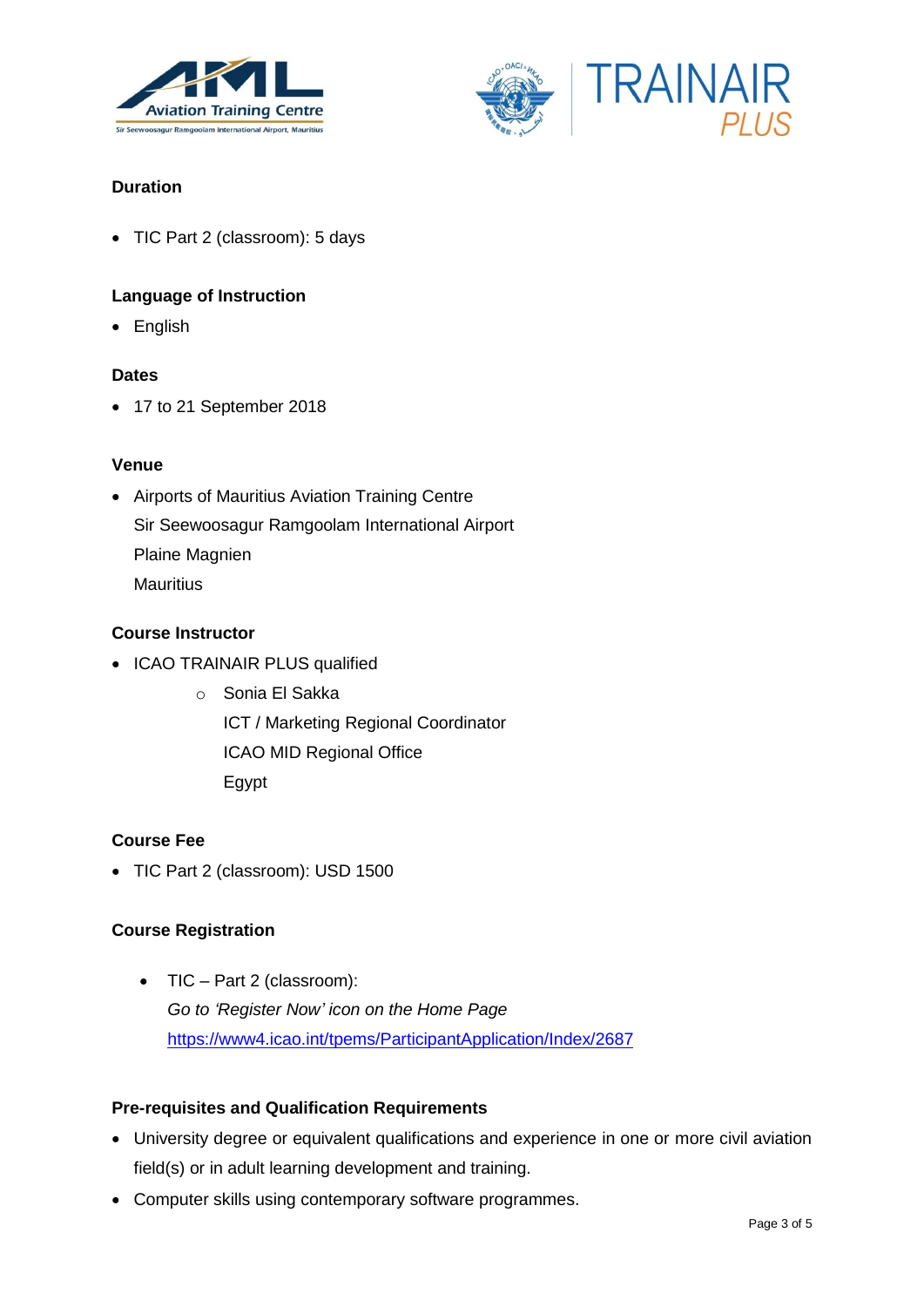



Good oral and written command of the language of instruction

*In addition, successful completion of the on-line ICAO/JAA TO STP Instructional Techniques Course (TIC – Part 1),<https://store.icao.int/tic-course-part-1.html.html> is mandatory to enrol for TIC – Part 2.*

Participants enrolling for TIC - Part 2 should do so within 6 weeks after completing TIC -Part 1.

#### **Documentation for Trainees**

 TIC – Part 2: ICAO will provide the electronic version of the course material to the host organisation and to the instructor.